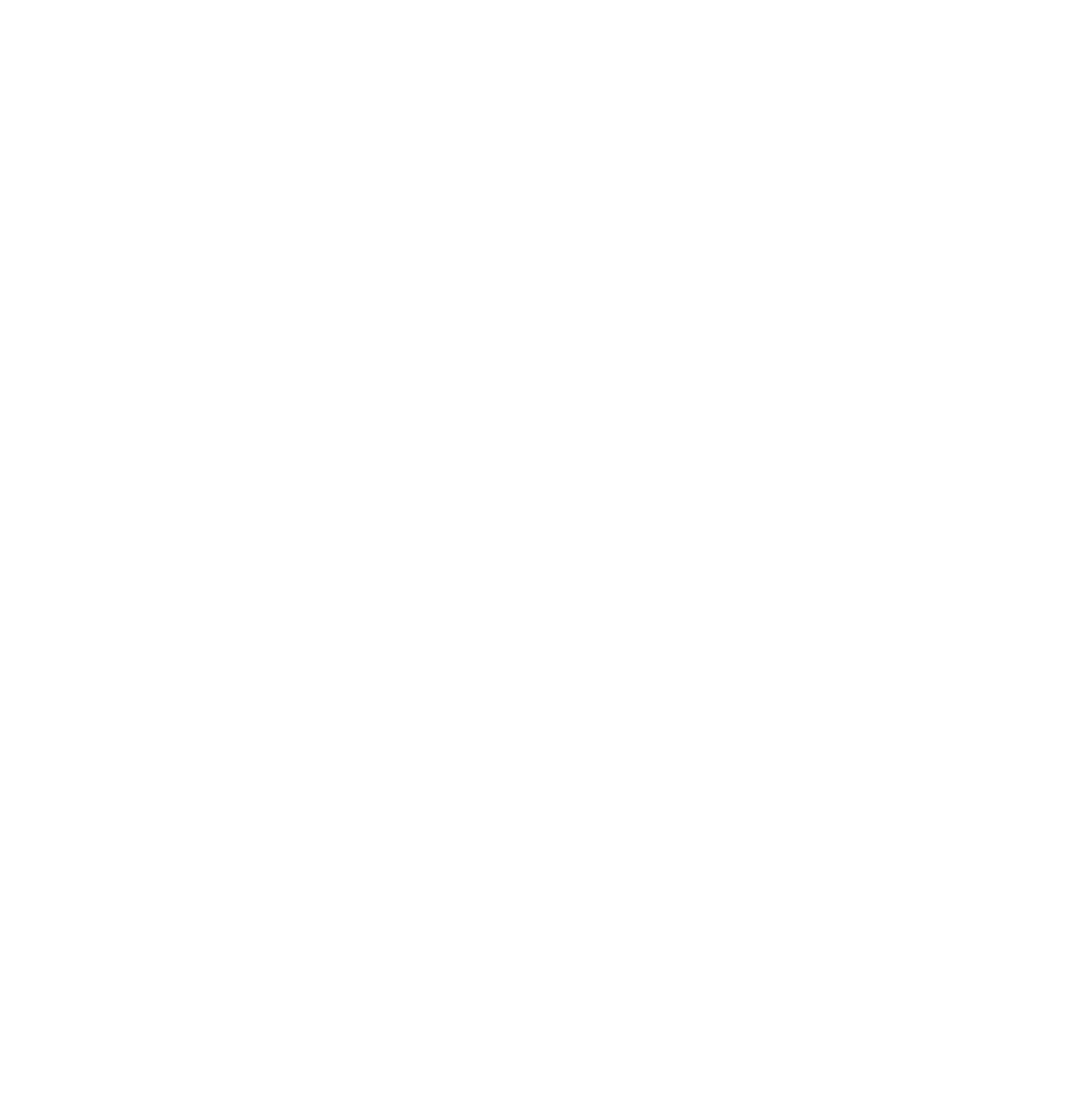# **Bugle®**

An emulsifiable concentrate containing 59.4 g/litre (5.7 % w/w) fluxapyroxad.

Contains propanoic acid, 2-hydroxy-, 2-ethylhexyl ester, (2S)-. May cause an allergic reaction.

**Warning: Causes serious eye irritation. Harmful if inhaled. Suspected of causing cancer. Toxic to aquatic life with long lasting effects.**



Wear protective gloves/protective clothing/eye protection/face protection. Obtain special instructions before use.

IF IN EYES: rinse cautiously with water for several minutes. Remove contact lenses, if present and easy to do. Continue rinsing.

If exposed or concerned: get medical advice/attention.

Store locked up.

Dispose of contents / container to a licensed hazardous-waste disposal contractor or collection site except for empty clean containers which can be disposed of as non-hazardous waste.

# **To avoid risks to human health and the environment, comply with the instructions for use.**

# **IMPORTANT INFORMATION**

## **FOR USE ONLY AS AN AGRICULTURAL FUNGICIDE, as directed below:**

| Crops                                                                                                                      | Maximum individual  | Maximum number of | Latest time of                                                       |
|----------------------------------------------------------------------------------------------------------------------------|---------------------|-------------------|----------------------------------------------------------------------|
|                                                                                                                            | dose                | treatments        | application                                                          |
| Wheat (winter)<br>Wheat (spring)<br>Wheat (durum)<br><b>Triticale</b><br>Rye<br>Barley (winter)<br>Barley (spring)<br>Oats | 2 litres product/ha | 2 per crop        | Up to and including<br>flowering (anthesis) just<br>complete (GS 69) |

### **READ THE LABEL BEFORE USE. USING THIS PRODUCT IN A MANNER THAT IS INCONSISTENT WITH THE LABEL MAY BE AN OFFENCE. FOLLOW THE CODE OF PRACTICE FOR USING PLANT PROTECTION PRODUCTS.**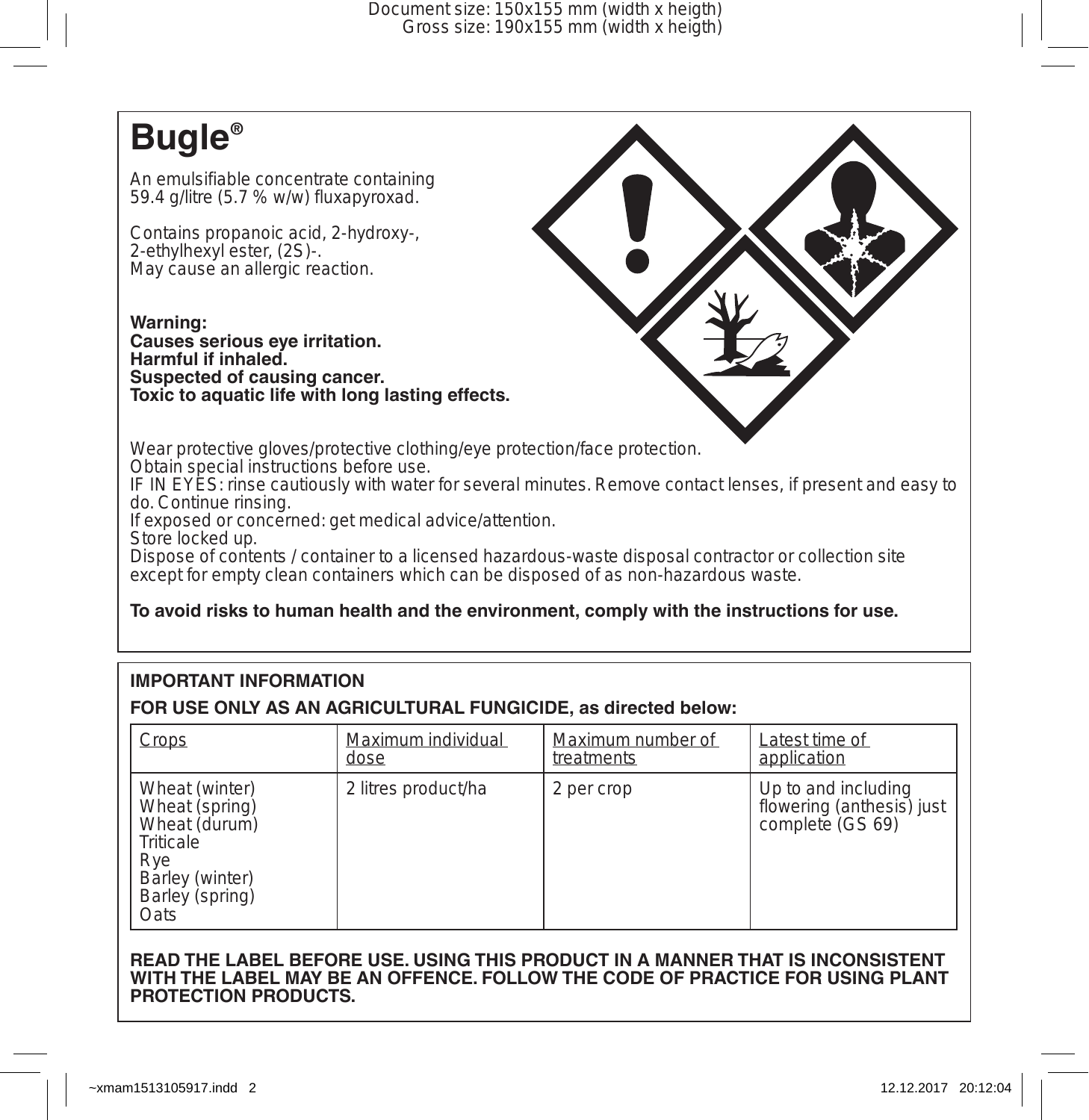Document size: 150x155 mm (width x heigth) Gross size: 190x155 mm (width x heigth)

#### **DIRECTIONS FOR USE**

IMPORTANT: This information is approved as part of the Product Label. All instructions within this section must be read carefully in order to obtain safe and successful use of this product.

#### **1. Restrictions/Warnings**

Avoid spray drift on to neighbouring crops.

#### **2. Disease Control**

| After spraying, wash out sprayer thoroughly according to manufacturer's quideline and dispose of washings and clean<br>container according to DEFRA Code of Practice and local authority quidelines.                                                                                                                                                                                                                                                                                                   |                 |                          |                  |                  |                |             |                |                          |
|--------------------------------------------------------------------------------------------------------------------------------------------------------------------------------------------------------------------------------------------------------------------------------------------------------------------------------------------------------------------------------------------------------------------------------------------------------------------------------------------------------|-----------------|--------------------------|------------------|------------------|----------------|-------------|----------------|--------------------------|
| 2. Disease Control                                                                                                                                                                                                                                                                                                                                                                                                                                                                                     |                 |                          |                  |                  |                |             |                |                          |
| Bugle is a fungicide with protectant and systemic properties for use in winter and spring wheat, durum wheat, winter and spring<br>barley, oats, rye and triticale for disease control as summarised below.<br>In addition, when applied for disease control this product may increase green leaf area retention of wheat, barley, rye and                                                                                                                                                             |                 |                          |                  |                  |                |             |                |                          |
| triticale.                                                                                                                                                                                                                                                                                                                                                                                                                                                                                             |                 |                          |                  |                  |                |             |                |                          |
|                                                                                                                                                                                                                                                                                                                                                                                                                                                                                                        | Winter<br>wheat | Spring<br>wheat          | Winter<br>barley | Spring<br>barley | Durum<br>wheat | <b>Oats</b> | Rye            | <b>Triticale</b>         |
| Septoria tritici                                                                                                                                                                                                                                                                                                                                                                                                                                                                                       | $\mathsf{C}$    | $\mathsf{C}$             |                  |                  | C              | ×           | ×.             | $\mathsf{C}$             |
| Brown rust                                                                                                                                                                                                                                                                                                                                                                                                                                                                                             | $\mathsf{C}$    | C                        | $\mathcal{C}$    | C                | $\overline{C}$ |             | $\mathsf{C}$   | $\overline{C}$           |
| Yellow rust                                                                                                                                                                                                                                                                                                                                                                                                                                                                                            | MC.             | <b>MC</b>                | MC.              | M <sub>C</sub>   | MC.            |             | M <sub>C</sub> | MC.                      |
| Crown rust                                                                                                                                                                                                                                                                                                                                                                                                                                                                                             |                 |                          |                  |                  |                | C           |                | $\overline{\phantom{a}}$ |
| Net blotch                                                                                                                                                                                                                                                                                                                                                                                                                                                                                             | ٠               | $\overline{\phantom{a}}$ | C                | $\overline{C}$   |                | ä,          | $\sim$         | ٠                        |
| Rhynchosporium                                                                                                                                                                                                                                                                                                                                                                                                                                                                                         |                 |                          | C.               | C                |                |             | $\mathsf{C}$   |                          |
| Powdery mildew                                                                                                                                                                                                                                                                                                                                                                                                                                                                                         | $\mathsf{R}$    | R                        | $\overline{R}$   |                  | $\mathsf{R}$   | R           | $\mathsf{R}$   | R                        |
| Tan spot                                                                                                                                                                                                                                                                                                                                                                                                                                                                                               | $\mathsf{R}$    | R                        |                  |                  | $\mathsf{R}$   |             |                |                          |
| $C =$ Control<br>$MC = Modelrate Control$<br>$R = \text{Reduction}$<br>2.1 Resistance<br>In order to minimise risk of resistance development, Bugle should always be used in mixture with products with a different<br>mode of action at a dose that will give robust control.<br>Bugle should be used in accordance with the instructions for use for the target diseases at the specific growth stages<br>indicated.                                                                                 |                 |                          |                  |                  |                |             |                |                          |
| Use Bugle as part of an Integrated Crop Management (ICM) strategy incorporating other methods of control.<br>You must not apply more than two foliar applications of products containing complex II inhibitors to any cereal crop.<br>Visit the FRAG-UK website for further advice on resistance management of cereal fungicides.<br>3. Crop specific information<br>3.1 Crops<br>For use in all varieties of winter and spring wheat, durum wheat, winter and spring barley, oats, rye and triticale. |                 |                          |                  |                  |                |             |                |                          |
| 3.2 Time of Annlication                                                                                                                                                                                                                                                                                                                                                                                                                                                                                |                 |                          |                  |                  |                |             |                |                          |

#### **2.1 Resistance**

#### **4. Crop specific information**

#### **4.1 Crops**

#### **4.2 Time of Application**

Apply Bugle at the start of disease attack. A maximum of 2 applications can be made up to and including flowering (anthesis) just complete in winter and spring wheat, durum wheat, winter and spring barley, rye, triticale, and oats.

#### **4.4 Rate of Application**

Apply Bugle at 2 litres of product per hectare in a water volume of 150 to 300 litres of water per hectare.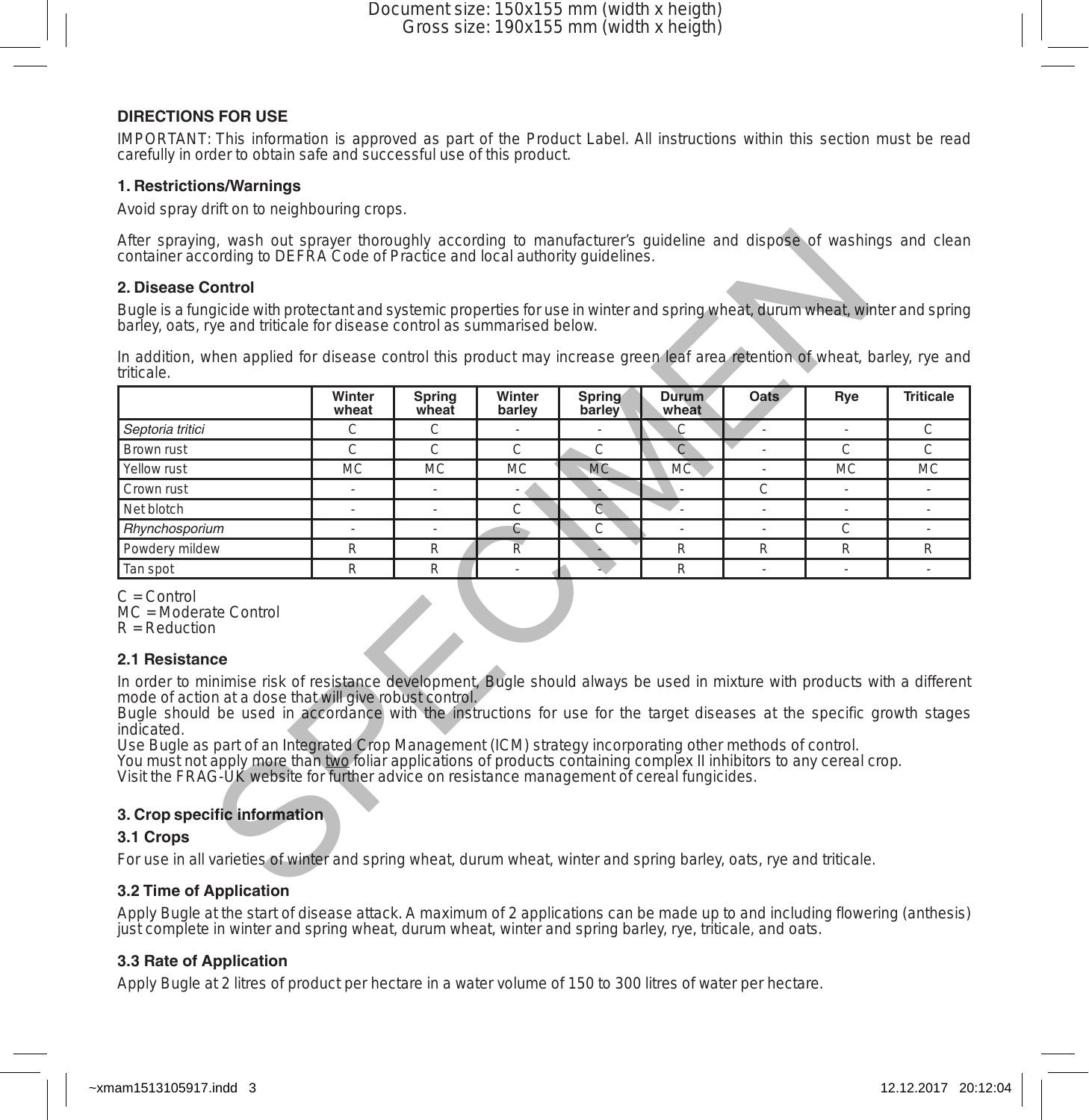Document size: 150x155 mm (width x heigth) Gross size: 190x155 mm (width x heigth)

#### **4.4 Qualified recommendation**

Bugle may be applied at 2 litres per hectare in 100 litres water per hectare although efficacy at this reduced volume has not been evaluated. Therefore application at 100 litres water per hectare is at user's risk with regard to biological efficacy.

#### **4. Following crops**

After treating a cereal crop with Bugle: barley, cabbages, carrots, chicory, clover, dwarf beans, field beans, leeks, lettuces, linseed, maize, oats, oilseed rape, onions, peas, potatoes, radishes, ryegrass, soya beans, spinach, sugar beet, sunflowers, triticale and wheat may be sown as the following crop.

#### **5. Mixing and Spraying**

#### **5.1 Mixing**

Half fill the spray tank with clean water and start agitation. Shake the container well before use and pour in the required amount of product. Rinse empty containers thoroughly and add rinsings to the spray tank.Add the remainder of the water and continue agitation until spraying is complete.

When tank mixes are to be used, each product should be added separately to the spray tank, taking due note of any instructions given as to the order of mixing.

#### **5.2 Application**

Apply as a MEDIUM spray as defined by BCPC.

#### **6. Compatability**

For details of compatabilities contact your distributor, local BASF representative or the BASF Technical Services Hotline: 0845 602 2553 or visit our website on: www.agricentre.basf.co.uk.

#### COMPANY ADVISORY INFORMATION

The following does not form part of the product label under the Plant Protection Products Regulation (EC) No 1107/2009

With many products there is a general risk of resistance developing to the active ingredients. For this reason a change in activity cannot be ruled out. It is generally impossible to predict with certainty how resistance may develop because there are so many crop and use connected ways of influencing this. We therefore have to exclude liability for damage or loss attributable to any such resistance that may develop. To help minimise any loss in activity the BASF recommended rate should in all events be adhered to.

Numerous, particularly regional or regionally attributable, factors can influence the activity of the product. Examples include weather and soil conditions, crop plant varieties, crop rotation, treatment times, application amounts, admixture with other products, appearance of organisms resistant to active ingredients and spraying techniques. Under particular conditions a change in activity or damage to plants cannot be ruled out. The manufacturer or supplier is therefore unable to accept any liability in such circumstances. All goods supplied by us are of high grade and we believe them to be suitable, but as we cannot exercise control over their mixing or use or the weather conditions during and after application, which may affect the performance of the material, all conditions and warranties, statutory or otherwise, as to the quality or fitness for any purpose of our goods are excluded and no responsibility will be accepted by us for any damage or injury whatsoever arising from their storage, handling, application or use; but nothing should be deemed to exclude or restrict any liability upon us which cannot be excluded or restricted under the provisions of the Unfair Contract Terms Act 1977 or any similar applicable law. e, oats, oilesed rape, onlons, peas, poidates, radishes, ryegrass, soya deans, spinaen, sugar be<br>
of a Spraying<br>
of Spraying<br>
at a straight with clean water and start agitation. Shake the container well before use and pour